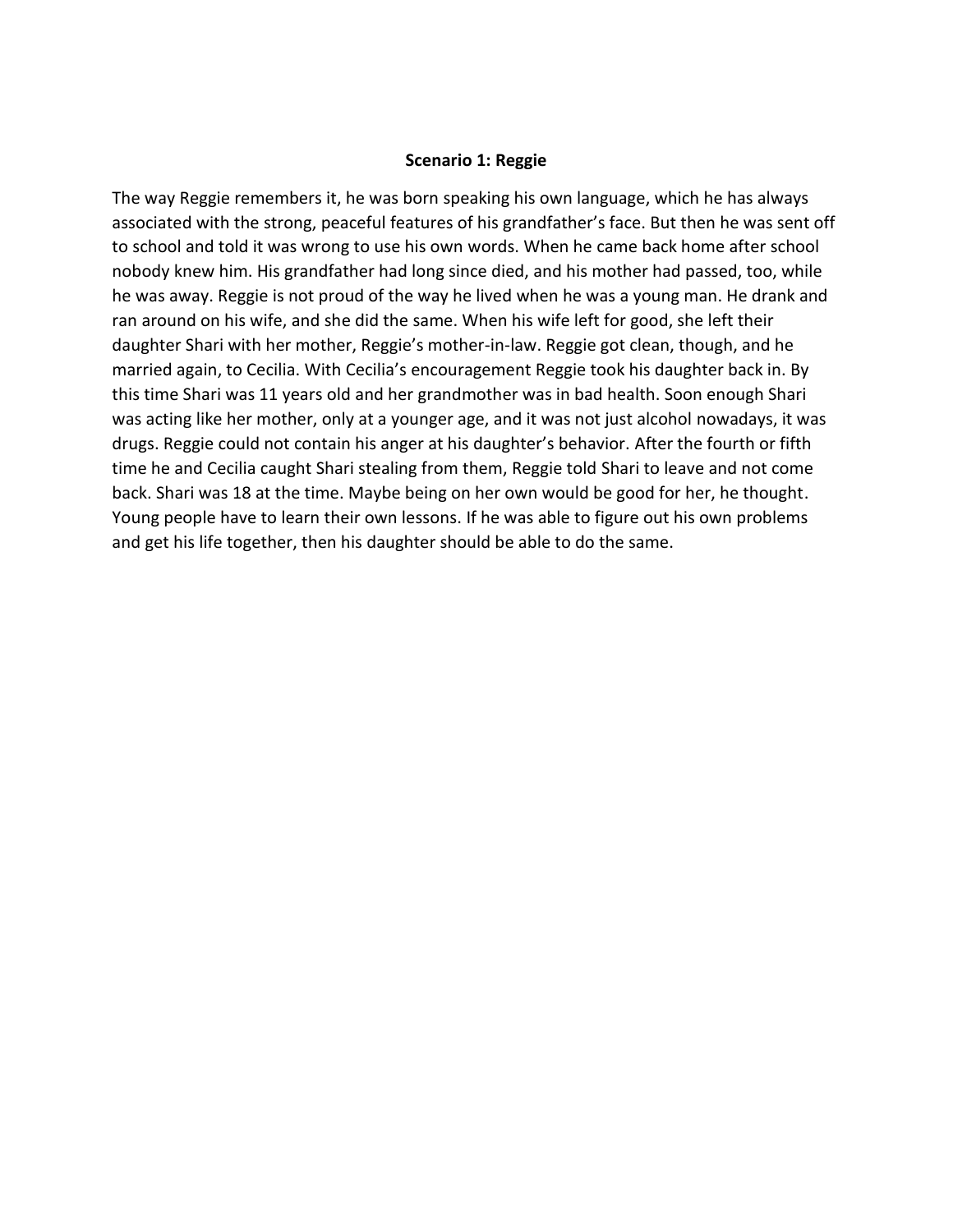## **Scenario 2: Shari**

Shari recently moved back to her home community with her new husband Stan and her two children, 10-month old Josie, who is Stan's daughter, and 8-year-old Damian, whose father has never been in the picture. Shari's father Reggie and stepmother Cecilia have agreed to house them while Shari and Stan look for a place of their own. Shari wants to make a fresh start, and she wants to feel the support of her family. But she has so many bad memories to get past. When her parents were still living together, they didn't bother to keep her safe during the many parties they had. One of their so-called friends repeatedly sneaked into Shari's room and abused her. Then when her mother left and her father decided not to bother raising her, Shari felt like it was more of the same: nobody cared. She got more confirmation of this when Reggie kicked her out of the house during her senior year of high school. Because of that she never got her degree.

The school here is another issue she is worried about. Shari will be sending Damian to the school she went to, just off the reservation, in a farming and ranching community. Almost all of the teachers are white. Shari had made As and Bs in elementary and middle school, and before her grandmother died, she felt sure she would be able to go to college. Her grandmother talked about how she would get a scholarship. They would make it happen. Then in high school, living with her dad and stepmother after her grandmother's health declined, Shari started drinking and using drugs, and she got shoved into special ed. The school back then put Native kids into special ed so they could forget about them, it felt like. She is afraid the same thing will happen to Damian.

Since she left home Shari has struggled. In between relationships she has had to live in her car for long stretches of time. She knows this has been tough on Damian. There were times when she left him in the car by himself for hours and times when she left him exposed to people who she shouldn't have trusted. One of her relationships ended when she found out her boyfriend had photographed Damian in his underwear. At the same time Shari doesn't know how to manage Damian's out-of-control behavior. She sometimes loses her temper with him, warning him that he will end up like his no-good father. Pretty much the only time she knows she can calm him down is if she lets him play on her phone.